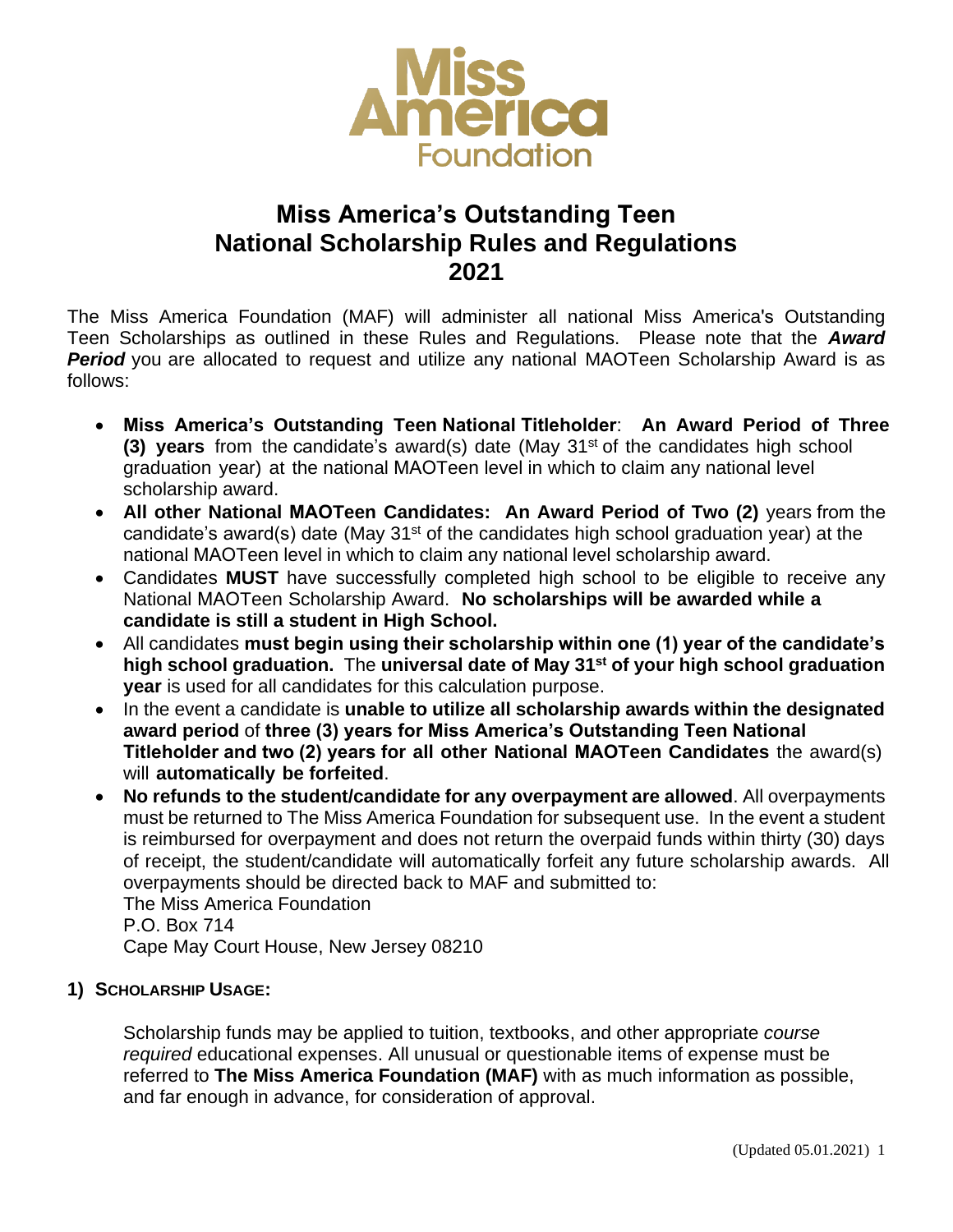Amounts received as scholarship payments are taxable income to the extent that they exceed **"Qualified Tuition and Related Expenses."** Qualified Tuition and Related Expenses are defined as tuition and fees required for a student's enrollment or attendance at an educational institution and include tuition, fees, books, supplies, and equipment required of all students during instruction.

As a reminder, it is each candidate's obligation to determine whether the scholarship, in whole or part, is considered gross taxable income, regardless of whether a Form 1099 has been issued by The Miss America Foundation. Candidates are encouraged to consult a tax advisor regarding the taxability of the scholarship payments.

Payments for **on-campus (only)** room and board (meal plans are covered only if the student is living in on-campus housing and is a full-time student). Full time student is a minimum of 12 semester hours. Payments will **only** be made directly to the educational institution. All such requests must be accompanied by appropriate documentation from the educational institution evidencing the charges for same.

To qualify, candidates must maintain at least twelve (12) credit hours as a full-time student, nine (9) credit hours as a part-time student, or nine (9) credit hours as a graduate student. **Payments do not cover bus passes, ID cards, health insurance, key fees, deposits, or other non-tuition related items**. **Utilities (electric, gas, cable, phone, etc.) are also not covered.** 

**Part-time students are NOT eligible for room and board reimbursement.** 

Payment of all approved expenditures must be made directly to the college, university, or other accredited institution of higher learning as recognized by the US Department of Education. A detailed, current tuition invoice **(within 45 days of submittal),** reflecting a balance due to the school, **(apart from computer or musical equipment expenses outlined below)** must accompany the payment request.

Payment to any non-domestic institution of higher learning must have a U.S. federal tax identification number. Please note, the amount requested may not exceed the amount due. When requesting an award, it is the candidate's responsibility to ensure proper planning and time allotment to process the scholarship request to meet all deadlines.

#### **Please note, it is recommended that you submit no later than 45 days prior to the due date to ensure timely payments can be made.**

#### **REQUESTING USAGE:**

**Requests for scholarships are submitted online to The Miss America Foundation at missamerica.org for review and approval.** Requests are processed upon written receipt of an invoice from Colleges and Lending Institutions or from the candidate for recognized educational expenses. All documents must be attached. Each candidate must register on the MAO website to be eligible to submit a scholarship award request.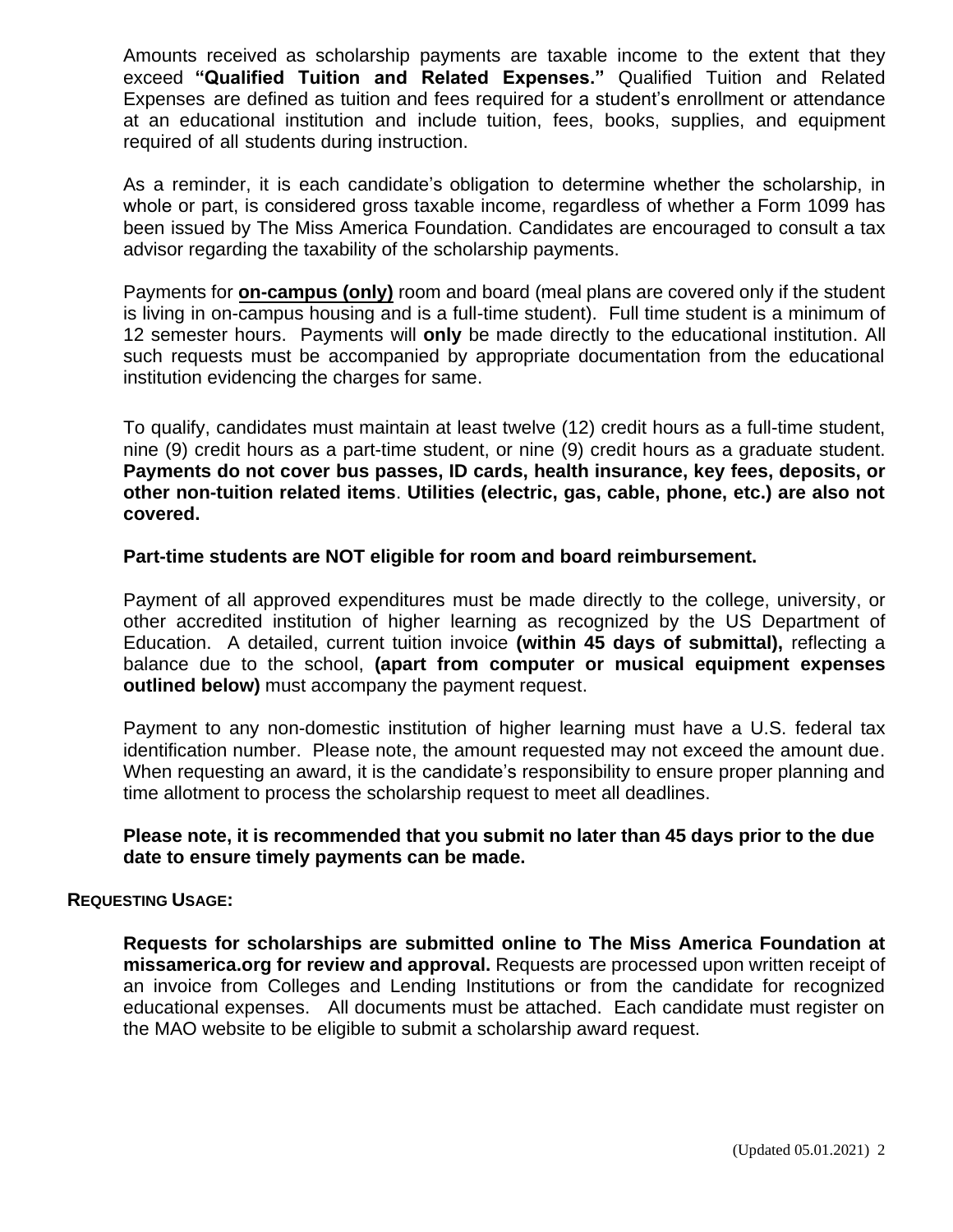Go to: [www.missamerica.org](http://www.missamerica.org/) Organizational tab Request for National MAOTeen Scholarship Registration Form Once a candidate has registered, they may access the National MAOTeen Scholarship Request Form in the same location. You **MUST** be registered first to request a national scholarship award.

Candidate's may request awards for Qualified Tuition and Related Expenses, defined as tuition and fees required for a student's enrollment or attendance at an educational institution and include tuition, on-campus room and board only, fees, books, supplies, and equipment required of all students during instruction.

Requests for computer or musical equipment will only be considered:

- 1) if the college or school states in writing that it is a mandatory requirement for the candidate to complete the coursework.
- 2) the candidate may be reimbursed for this expense, provided the candidate submits either a letter from the school stating the mandatory requirements of the course include the identified equipment or the candidate submits a course description outlining the mandatory equipment from the school catalog.
- 3) there is a two thousand dollar (\$2,000.00) cap on musical and computer equipment, and this type of expense will only be reimbursed once.
- 4) computer software may also be considered a reimbursable expense, provided it is a course requirement.
- 5) the original bill of sale and the original credit card receipt or a copy of the cancelled check to be reimbursed for the expense.

#### **2) PRIORITY OF LEVEL IN USAGE:**

Candidates must utilize and exhaust all scholarship funds awarded at the local and state level before requesting funds awarded at the national level. Verification must be submitted in writing from the State Executive Director/Teen Director that all local and state scholarship funds have been exhausted.

#### **3) STUDENT LOANS:**

Scholarships may be utilized to cover outstanding student loan obligations. In all cases, requests must include a current bill (within 45 days) from a bona fide third-party lending institution as recognized by the US Department of Education, which must include:

- (1) repayment address.
- (2) a student account number and amount due.
- (3) a copy of the promissory note reflecting that the candidate is the primary responsible payer of the obligation.
- (4) a student transcript reflecting completion of the coursework.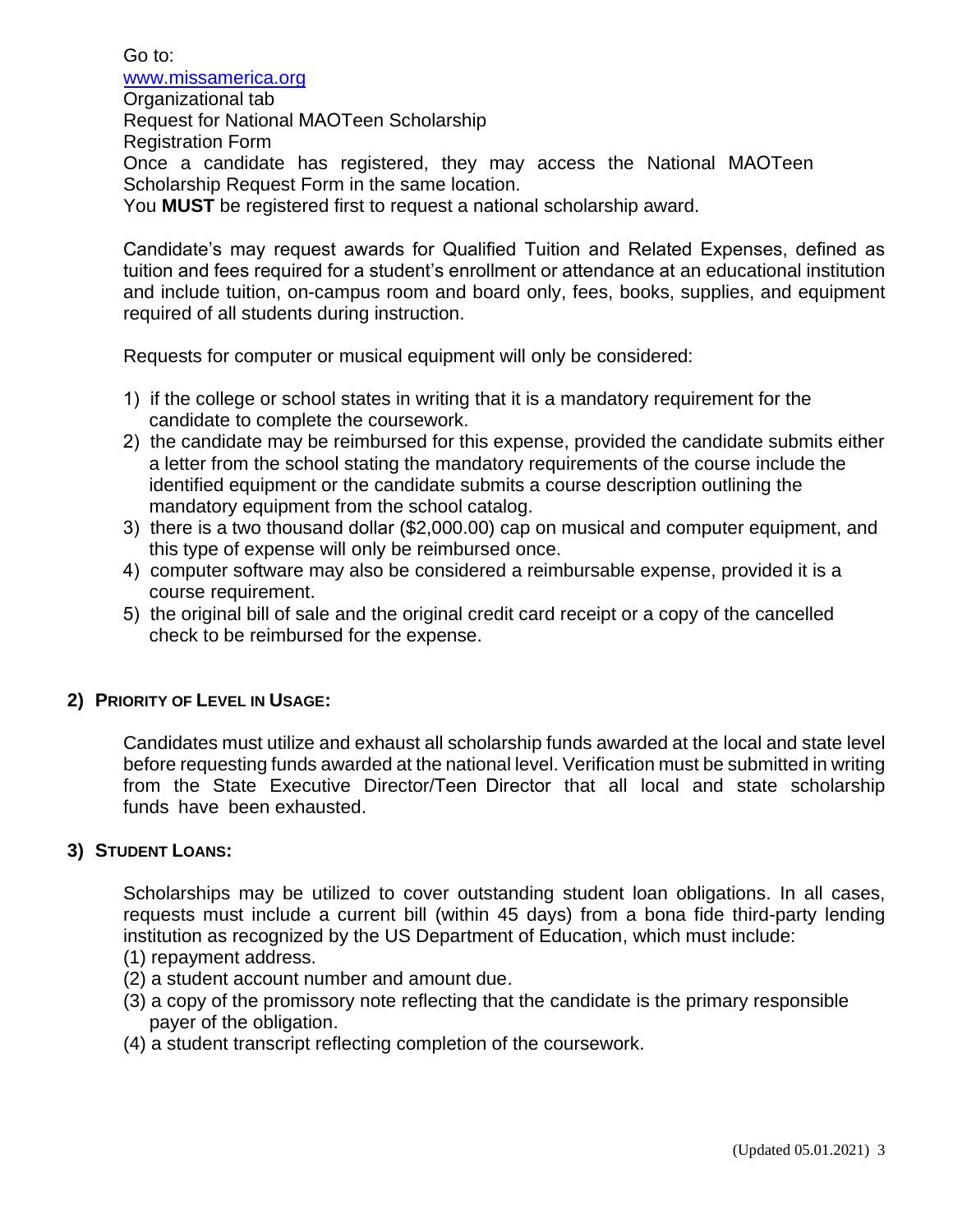#### **4) USAGE FOR FUTURE EXPENSES AND FORFEITURES:**

The Award Date is the date upon which the scholarship was initially awarded (the "Award Date"). The Award Period is the time frame in which a candidate is given to utilize and claim any scholarship award(s), (the "Award Period").

Scholarships may be utilized for documented educational expenses within the **three (3) year Award Period for Miss America's Outstanding Teen National Titleholder and two (2) year Award Period for all other National MAOTeen Candidates**.

Candidates **MUST** seek application of any National MAOTeen Scholarship Award(s) **within one (1) year of graduating from high school (May 31st being the universal date of the candidate's graduation year)**. **ALL** Scholarship awards will be **forfeited** if no requests or utilization of scholarship awards has been made during the one (1) year following high school graduation time frame.

Candidates **MUST** utilize all local and state level scholarship award(s) prior to applying for any national level scholarship award. Verification **MUST** be submitted, in writing, by the Candidates MAOTeen State Executive Director/Teen Director, that all local and state scholarship awards have been exhausted, without forfeiture, to request any National level Outstanding Teen Scholarship award(s).

Once a candidate begins usage of her scholarship award(s), should there occur a **continuous, uninterrupted one (1) year period** in which there is **no activity** in the candidate's account, the balance of that account will **automatically be forfeited.**

Please note, if a candidate forfeits any scholarship funds awarded at the local or state level, then her scholarship funds awarded at the national level will automatically be forfeited. **Any scholarship balance remaining after the Expired Award Period will automatically be forfeited.**

- **Miss America's Outstanding Teen National Titleholder** has an **Award Period of Three (3) years** from the candidate's award(s) date at the national level in which to claim any national level scholarship award.
- **All other MAOTeen National Candidates** have an **Award Period of Two (2)** years from the candidate's award(s) date at the national level in which to claim any national level scholarship award.

It is the responsibility of the candidate to maintain contact with The Miss America Foundation regarding all scholarship awards and payments. The Miss America Organization and The Miss America Foundation are separate organizations and **NOT** responsible for maintaining a calendar of graduation dates for any candidates in the Miss America's Outstanding Teen Program.

## **5) DISPUTE RESOLUTION:**

Any national MAOTeen scholarship award disputes must be sent in writing to: The Miss America Foundation Scholarship Committee care of The Miss America Foundation. P.O. Box 714, Cape May Court House, New Jersey 087210.